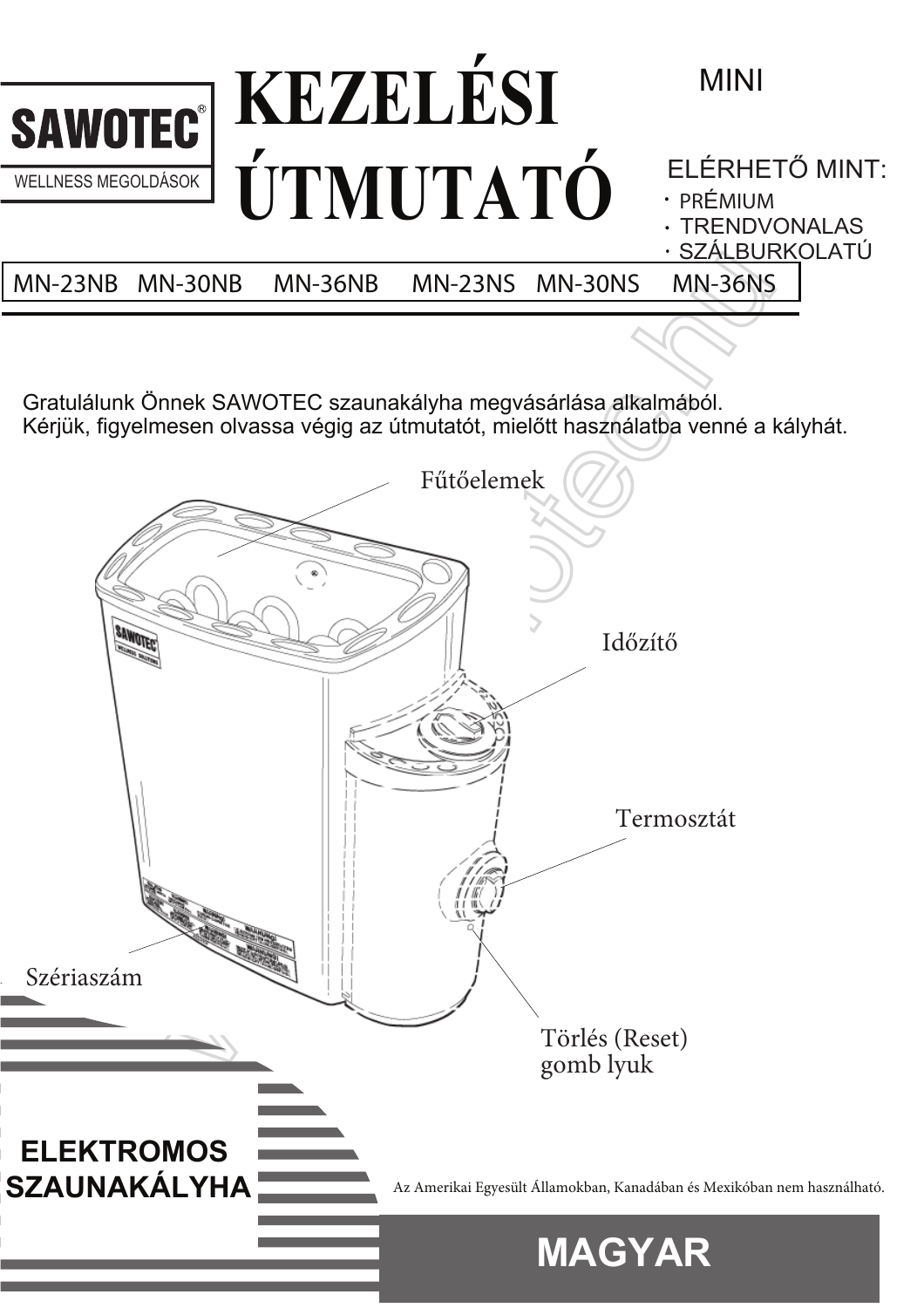# TARTALOMJEGYZÉK

| Biztonsági előírások                                                                                                                     | 3  |
|------------------------------------------------------------------------------------------------------------------------------------------|----|
| A fűtőberendezés telepítése                                                                                                              | 5  |
| Elektromos bekötés                                                                                                                       | 6  |
| <b>Fütőelemek</b>                                                                                                                        |    |
| Műszaki adatok<br><u>. 1919 - La característica de la característica de la característica de la característica de la característica </u> |    |
| A beépített vezérlőpanel áthelyezése                                                                                                     |    |
| Kályha kövek                                                                                                                             |    |
| Vezérlő beállítások                                                                                                                      | 9  |
| A szauna felfűtése                                                                                                                       | 9  |
| <b>Szigetelés</b>                                                                                                                        | 10 |
| <b>Szellőztetés</b>                                                                                                                      | 10 |
| A Mini kályha pótalkatrészei                                                                                                             | 11 |
| Hibás működés                                                                                                                            |    |
|                                                                                                                                          |    |



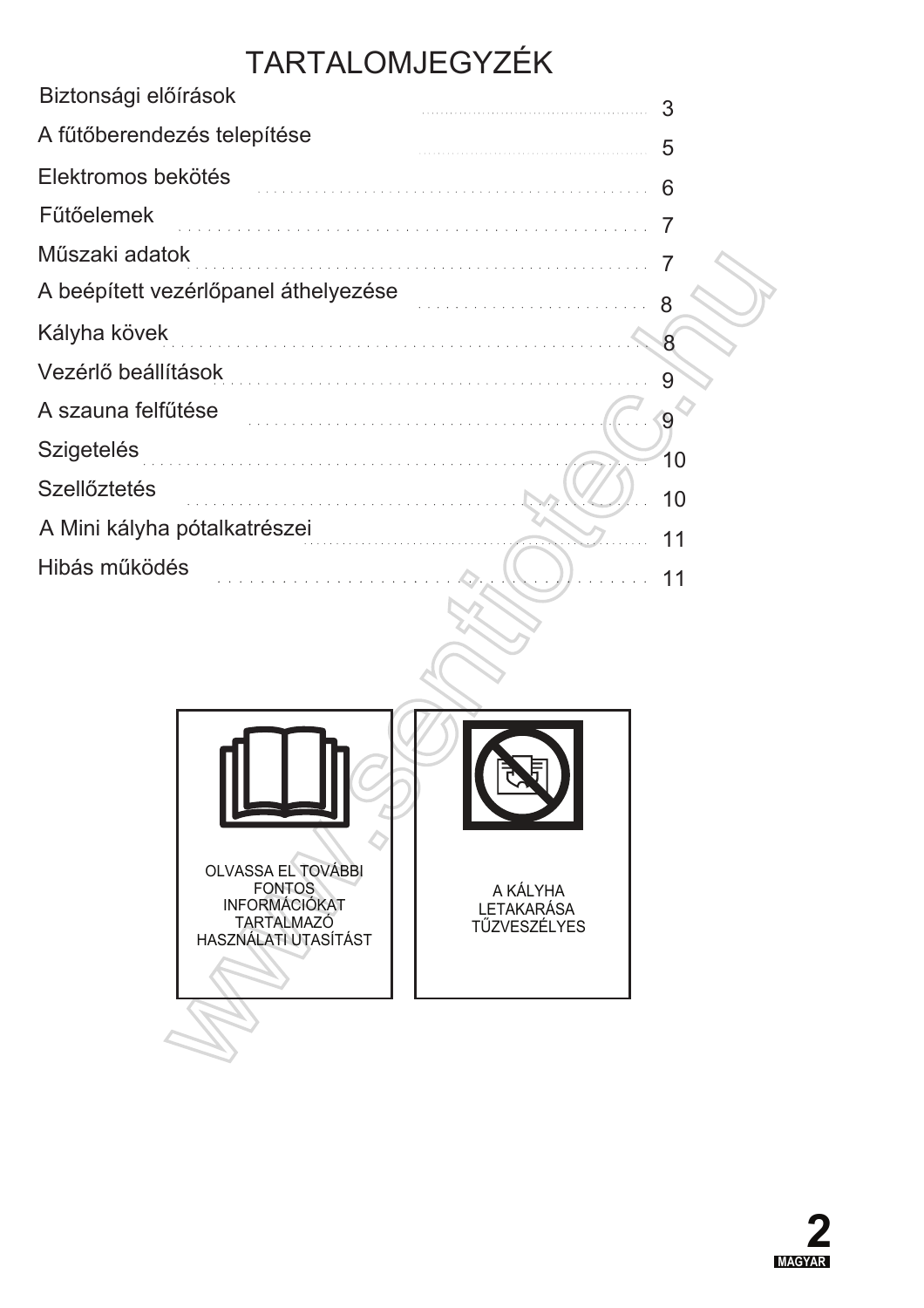## **Biztonsági előírások**

Kérjük, tartsa észben a biztonsági előírásokat mielőtt használni kezdi a szaunát, illetve amikor beüzemeli a kályhát.

### Felhasználóknak:

- $\bullet$  A terméket nem használhatják olyan személyek (ideértve a gyermekeket is), akik szellemi vagy mozgásképességük korlátozott vagy nem rendelkeznek a használathoz szükséges ismeretekkel és tapasztalattal.
- · Kivétel ez alól a megfelelő ismeretekkel és tapasztalattal rendelkező személy felügyelete melletti használat, vagy ha egy ilyen személy javasolta a használatot.
- · A készülékkel gyermekek semmilyen körülmények között nem játszhatnak!
- Ne használja a fűtőberendezést grillezésre!
- Ne helyezzen faanyagot az elektromos fűtőberendezésbe!
- Ne takarja le a fűtőberendezést! Tüzet okozhat!
- Ne használja a fűtőberendezést ruhák szárítására! Tüzet okozhat!
- Ne üljön rá a fűtőberendezésre, mivel az forró és súlyos égési sérüléseket okozhat.
- Ne használjon klóros vizet (például medencéből vagy jakuzziból) vagy tengervizet, ezek tönkretehetik a fűtőberendezést.
- Az új fűtőberendezés beüzemelésekor kapcsolja be a készüléket 30 percre! Ez idő alatt ne tartózkodjon a szaunában! Lásd a vonatkozó oldalt

Mielőtt aktiválná az előre beállított időzítést, vagy bekapcsolná a készenléti állapotot, bizonyosodjon meg róla, hogy nincsenek gyúlékony tárgyak a fűtőberendezésen!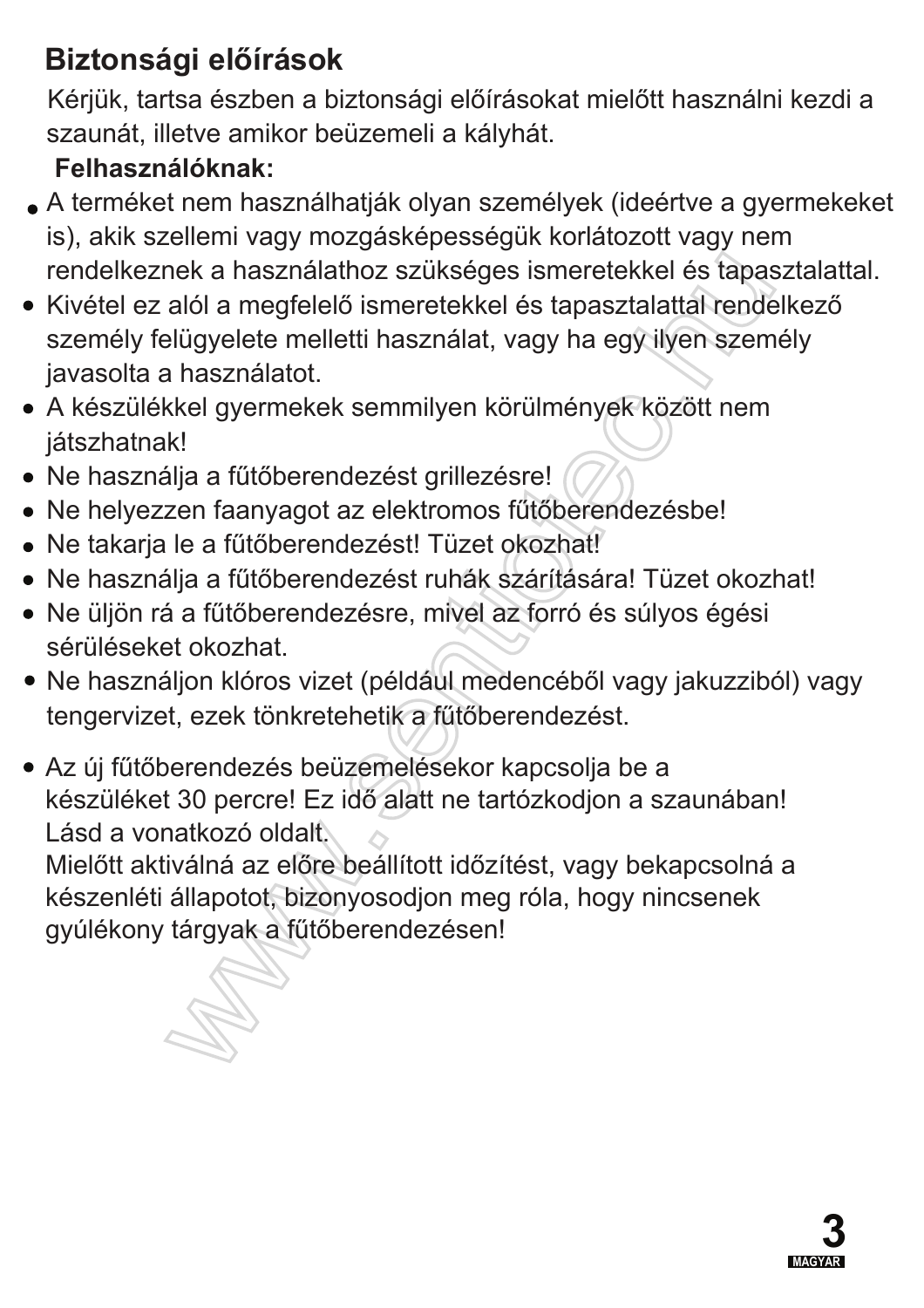### Szerelőknek:

- A beüzemelést és a javításokat mindig elektronikai szakember végezze!
- Tartsa be az előírt minimális távolságot, amikor beszereli a fűtőberendezést (lásd az 1. ábrát).
- · Az elektronikai és elektromos rendszert úgy kell beszerelni, hogy a beáramló levegő ne akadályozza a működését. A vezérlőt a szauna kabinon kívül kell felszerelni.
- Ha a fűtőberendezést nyilvános szaunához használják, vagy olyan szaunához, amelyet egy különálló távvezérlő rendszerrel vagy a szauna kabin ajtajának nyitásával lehet bekapcsolni, a szauna kabint el kell látni egy olyan érzékelővel, amely leállítja a távvezérlő készenléti állapotát, amennyiben az be van kapcsolva az ajtó kinyitásakor.
- A fűtőberendezés elhelyezésekor tartsa be az előírt minimális távolságot (lásd az 1. ábrát).
- · Tartsa be a szauna kabin térfogatára vonatkozó részletes leírást (lásd a 8. ábrát)!
- Tartsa be a szauna kabin szellőzésére vonatkozó részletes leírást (lásd a 9. ábrát)!

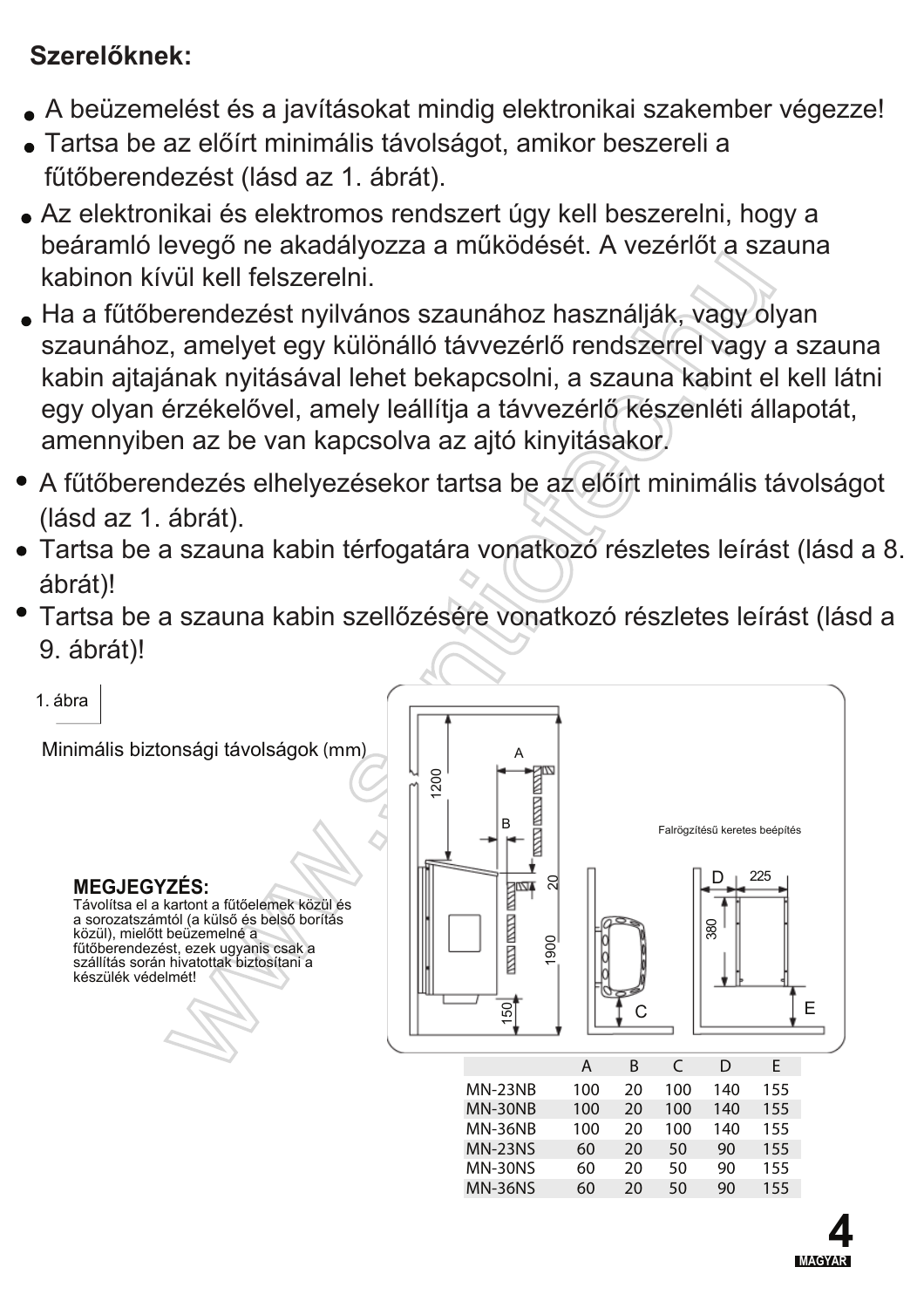## A fűtőberendezés telepítése

A fűtőberendezést ajánlott az ajtóhoz legközelebbi falhoz felszerelni, így az ajtó által generált légmozgás együttműködhet a fűtőberendezés forró levegőjével. A biztonság és kényelem érdekében tartsa be az előírt minimális távolságokat, melyeket az 1. ábrán láthat. Kövesse a 8. ábrán látható térfogattal kapcsolatos utasításokat! Ne szerelie fel a fűtőberendezést a padlóra vagy a fal mélyedésébe. Egy szauna kabinba csak egy fűtőberendezés szerelhető be.

Gondoskodjon a megfelelő alátámasztásról (például a szauna faburkolatába szerelt. egymást keresztező merevítő rudakkal), vagy erősítse meg a falat egy vastag deszkával, hogy elkerülje a fűtőberendezés esetleges leesését. Rögzítse a berendezést a falra a tartóállvány segítségével. A tartóállvány rögzítéséhez szükséges csavarokat (6 darabot) biztosítottuk. A fűtőberendezés tartóállványra való csatlakoztatásához emelje fel a fűtőberendezést, és igazítsa a készülék hátulján található anyacsavarokat a tartóállvány két oldalán található vágatokba. Zárja le legalább az egyik oldali csavarokat, ezzel elkerülve a készülék esetleges akaratlan elmozdítását.

A biztonság és megbízhatóság érdekében a fűtőkészülék beüzemelését elektronikai szakembernek kell végeznie. A helytelen elektronikai kapcsolódások áramütést illetve tüzet okozhatnak. Lásd az elektronikai diagramot a 6. ábrán.

Egy elektronikai tápkábelnek kell csatlakoznia a vezérlőpanel belsejében található sorkapocshoz a kábelcsatornán keresztül. A kábel HO7RN-F vagy ezzel egyenértékű típus kell hogy legyen. A kábel csatlakoztatásához a vezérlőpanelt fel kell nyitni (3. ábra). Először húzza kifelé a hőszabályzó kapcsolót, hogy felfedje a csavarokat, amelyek a műanyag fedelet tartják. Ezt követően távolítsa el a csavarokat a kapcsoló alól és a vezérlőpanel aljáról (mindkét oldalról). Vegye le a műanyag fedelet, és végül csatlakoztassa az elektronikai tápkábelt a kábelcsatornába a másik oldali nyílás irányában (4. ábra). Rögzítse a kábeleket szorosan a sorkapocshoz. Helyezze vissza a műanyag fedelet, a csavarokat és a hőszabályzó kapcsolót.

A kályha nagyon felforrósodik. A készülékkel való akaratlan érintkezés elkerülése érdekében ajánlott egy védőrács alkalmazása. Biztosítson elég helyet az időzítő és a hőfokszabályozó kapcsoló működtetéséhez. Kövesse a 2. ábrán található utasításokat.



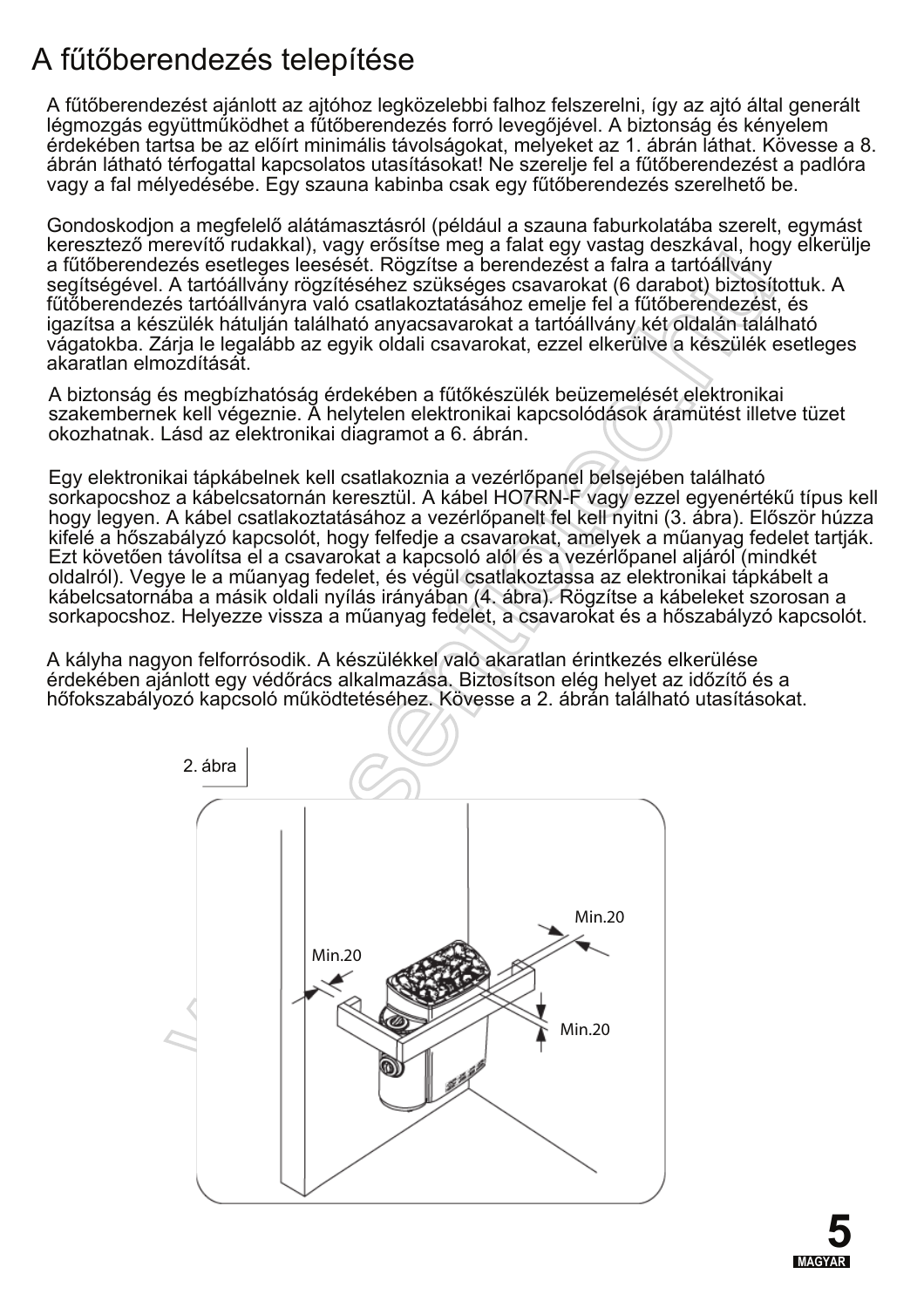

```
2 FÁZIS / 1 FÁZIS
```
Beépített vezérlőegység

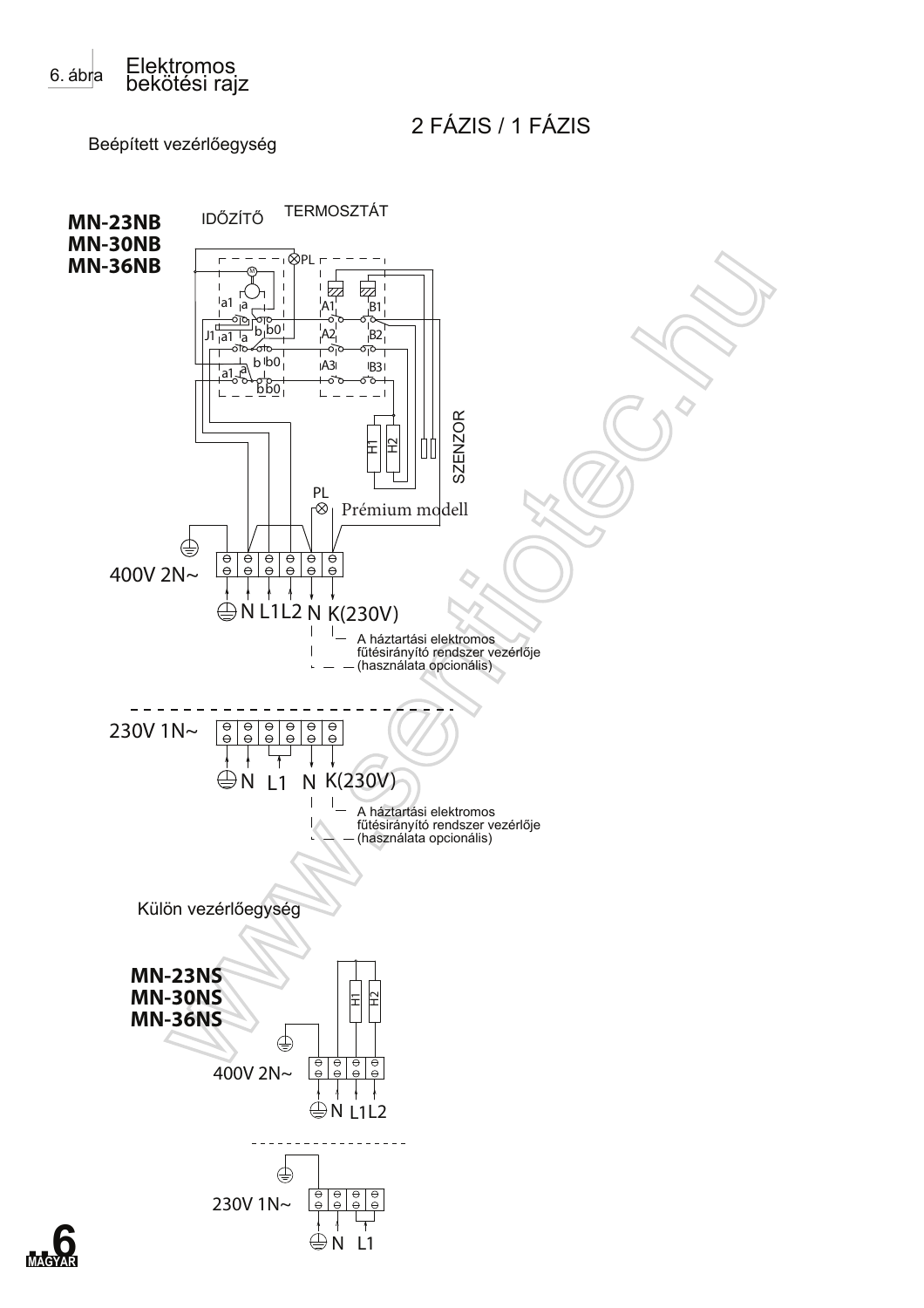![](_page_6_Figure_0.jpeg)

8. ábra

![](_page_6_Figure_2.jpeg)

8. ábra

Technikai adatok

| KÁLYHA<br><b>MODELL</b> | kW     | FŰTŐELEM<br>kW                       | TÍPUSSZÁM                    | SZAUNA HELYISÉG<br>MIN<br>(m <sup>3</sup> ) | MAX | <b>FESZÜLTSÉG</b>                |     | KÁLYHA MÉRETE<br>SZÉL. MÉLYS. HOSSZ.<br>(mm) |     | KÁBEL<br>MÉRET<br>(mm)            | KÖVEK     | <b>VEZÉRLÉS</b> | <b>BIZTOSÍTÉK</b><br>(AMP) |
|-------------------------|--------|--------------------------------------|------------------------------|---------------------------------------------|-----|----------------------------------|-----|----------------------------------------------|-----|-----------------------------------|-----------|-----------------|----------------------------|
| $MN-23NB$               | 2,3 kW | 2 x 1,15 kW                          | MN115                        | 1,5                                         | 2,5 | $230V$ 1N~ /<br>400V 2N $\sim$   | 432 | 208                                          | 445 | $3 \times 2.5/$<br>$4 \times 1.5$ | 8-10,5 kg | $8 + 40$        | 1 X 16/2 X 10              |
| MN-30NB                 | 3,0 kW | $1 \times 1,15$<br>$1 \times 1.8$ kW | <b>MN115</b><br><b>MN180</b> |                                             | 4   | $230V$ 1N~/<br>400V 2N~          | 432 | 208                                          | 445 | $3 \times 2.5/$<br>$4 \times 1,5$ | 8-10,5 kg | $8 + 40$        | 1 X 16/2 X 10              |
| MN-36NB                 | 3.6 kW | $2 \times 1.8$ kW                    | <b>MN180</b>                 | 3                                           | 6   | $230V$ 1N $\sim$<br>400V 2N~     | 432 | 208                                          | 445 | $3 \times 2.5/$<br>$4 \times 1.5$ | 8-10,5 kg | $8 + 40$        | 1 X 16/2 X 10              |
| <b>MN-23NS</b>          | 2,3 kW | 2 x 1,15 kW                          | MN115                        | 1,5                                         | 2,5 | $230V$ 1N~/<br>400V 2N~          | 340 | 208                                          | 445 | $3 \times 2.5/$<br>$4 \times 1.5$ | 8-10,5 kg | külön           | 1 X 16/2 X 10              |
| <b>MN-30NS</b>          | 3.0 kW | $1 \times 1,15$<br>$1 \times 1.8$ kW | MN115<br><b>MN180</b>        |                                             | 4   | $230V$ 1N~ /<br>400V 2N~         | 340 | 208                                          | 445 | $3 \times 2.5/$<br>$4 \times 1.5$ | 8-10,5 kg | külön           | 1 X 16/2 X 10              |
| <b>MN-36NS</b>          | 3.6 kW | $2 \times 1.8$ kW                    | <b>MN180</b>                 |                                             | 6   | $230V$ 1N~ $/$<br>400V 2N $\sim$ | 340 | 208                                          | 445 | $3 \times 2,5/$<br>$4 \times 1.5$ | 8-10,5 kg | külön           | 1 X 16/2 X 10              |

3A ábra

4. ábra

A vezérlőegység felnyitása

3B ábra

A beépített vezérlőegység áthelyezése

![](_page_6_Picture_10.jpeg)

Kábel összeköttetés

![](_page_6_Picture_12.jpeg)

![](_page_6_Picture_13.jpeg)

![](_page_6_Picture_14.jpeg)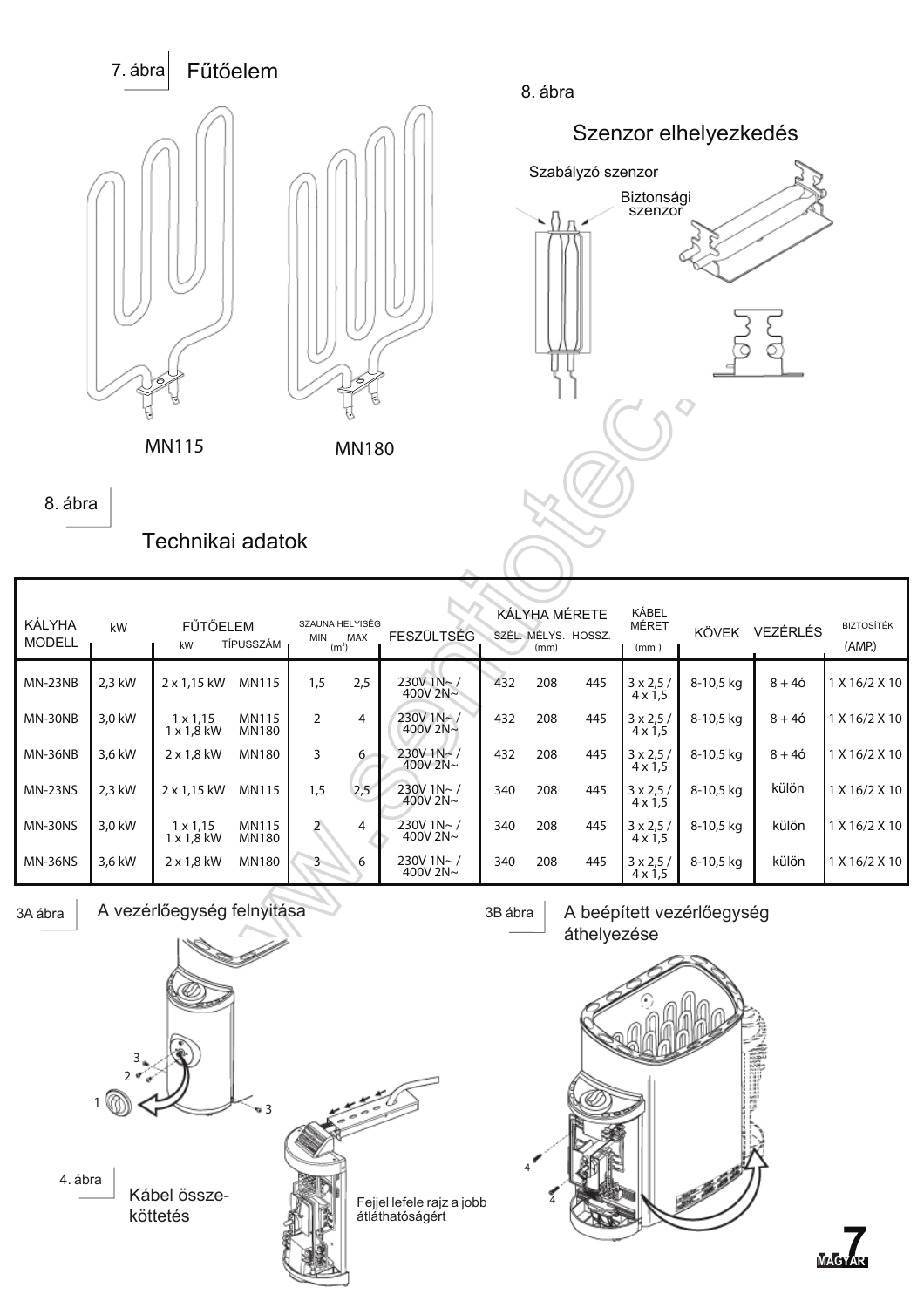## A beépített vezérlőpanel áthelyezése (Lásd a 3B ábrát)

Amennyiben a vezérlőpanelt a másik oldalra (jobbra vagy balra) szeretné áthelyezni, távolítsa el az adattáblát, húzza ki a hőfokszabályozó kapcsolót (3Ă ábra) és távolítsa el a csavarokat, melyek az elülső fedelet tartják. Távolítsa el a csavarokat, melyek a vezérlőpanelt tartják (3B ábra). Húzza kifelé a vezérlőpanel felső sarkait, és mozgassa a vezérlőpanelt a másik oldalra. Először rögzítse a vezérlőpanel alsó sarkait az ott található kampókhoz, majd rögzítse óvatosan a felső sarkokat is és helyezze vissza a csavarokat. Bizonyosodjon meg róla, hogy az érzékelők elhelyezkedése megfelélő (8. ábra). Csavarozza vissza az adattáblát arra az oldalra, ahol a vezérlőpanel eredetileg elhelyezkedett. Helyezze vissza az elülső fedelet és a hőfokszabályozó kapcsolót a helvükre.

### Kályha kövek

A fűtőegységben lévő kövek fő célja hogy elegendő energiát tároljanak a tetejükre öntött víz eredményes párává alakításához, ezáltal fenntartva a szauna kabin megfelelő páratartalmát. A kövek cseréjére minden évben egyszer van szükség, vagy minden 500 óra használatot követően, amelyik előbb bekövetkezik. Az elmorzsolódott köveket el kell távolítani a fűtőegységből, és újakkal kell helyettesíteni, ahogyan az a leírásban szerepel. A kövek szükséges mennyisége szintén megtalálható a használati utasításban. Lásd az 5. ábrát.

**KERÁMIA KÖVEKET MEGJEGYZÉS! Soha ne használja a fűtőberendezést kövek nélkül, mert** tüzet okozhat. Csak a gyártó által ajánlott SaWo köveket használja! A nem megfelelő kövek használata a fűtőelemek megrongálódásához **Vezethet, és a garancia érvénytelenülésével jár. Soha ne használjon** díszköveket vagy egyéb mesterséges típusú köveket!

A kövek behelyezése a fűtőberendezésbe

Ajánlatos a kövek leöblítése, hogy eltávolítsa rajtuk lévő szennyeződéseket illetve port, amik az első néhány használat során kellemetlen szag kialakulásához vezetnének. Fontos, hogy a köveket óvatosan helyezzük be, olyan módon, hogy azok ne akadályozzák a fűtőberendezés légáramlását. A nagyméretű köveket, amik nem férnek be a fűtőelemek közé, nem szabad erőszakkal behelyezni, ehelyett el kell távolítani őket. A 35 milliméter átmérőjűnél kisebb köveket és kődarabokat nem szabad a fűtőberendezésbe behelyezni, azok ugyanis akadályozzák a légáramlást, ami túlmelegedéshez és esetlegesen a fűtőelemek rongálódásához vezethet.

![](_page_7_Picture_7.jpeg)

**MEGJEGYZÉS! A fűtőelemek túlmelegedés okozta** meghibásodására a garancia nem terjed ki, amennyiben az a nem megfelelő típusú kövek használata, vagy a kövek hibás behelyezése következtében történt.

![](_page_7_Figure_9.jpeg)

![](_page_7_Picture_10.jpeg)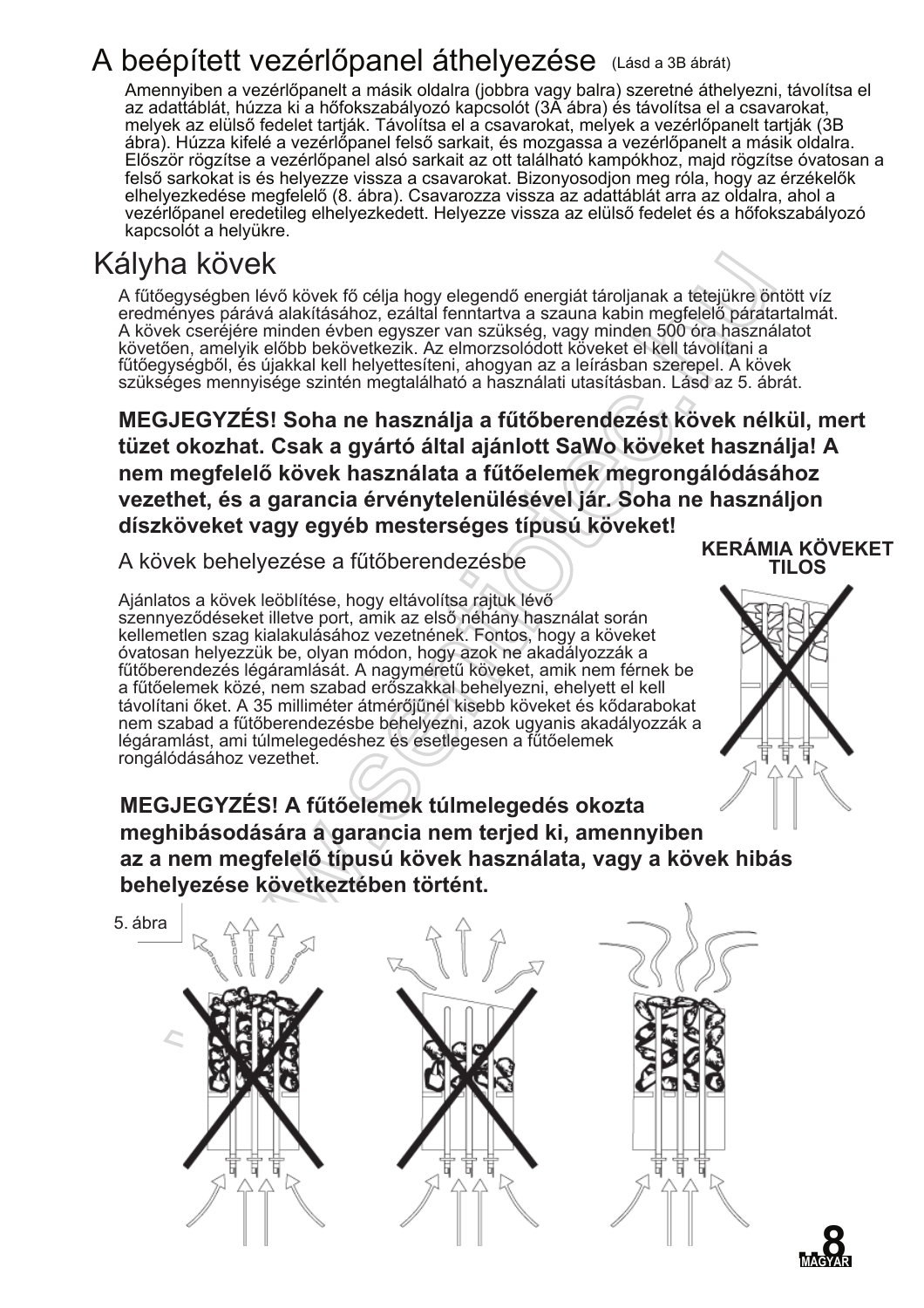## Vezérlési beállítások

#### **TERMOSZTÁT**

A hőmérsékletet egyszerűen szabályozhatja a szaunában a forgatógomb elfordításáva A termosztát automatikusan beállítja a választott hőmérsékletet.

Túlmelegedés esetén a biztonsági szenzor automatikusan kikapcsolja a<br>fűtőt, akkor is ha az időzítő aktív. Győződjön meg róla, hogy mi okozta a<br>kályha túlmelegedését. Például az is lehetett az oka, hogy a szaunakövek a<br>fűtő szenzort.

#### **IDÖZÍTŐ**

A fűtőberendezés azonnali elindításához forgassa a kapcsolót bárhová 1<br>és 4 között az időszabályozó skálán. A fűtőberendezés bekapcsol, és a<br>kiválasztott időtartamig marad bekapcsolva.

### A szauna felfűtése

### **VIGYÁZAT!**

#### Füst és szag keletkezése az első felmelegítés alkalmával

A gyártási folyamat során felhasznált anyagok a fűtőelemek közé kerülnek, majd az első felmelegítés alkalmával elpárolognak. Ennek során füst és kellemetlen szag keletkezik. A gőz vagy füst belélegzése káros lehet az egészségre.

Kövesse az alábbi lépéseket a fűtőberendezés első használatakor, illetve a fűtőelemek cseréjét követően. Így elkerülheti az első felmelegítés során keletkező gőzök illetve füst egészségkárosító hatásait.

- 1. Válassza ki a lehető legmagasabb hőmérsékletet a szauna szabályozóján.
- 2. Melegítse fel a fűtőberendezést fél órára. Ezen időtartam alatt NE tartózkodjon a szauna kabinban.
- 3. Gondoskodjon a szauna kabin alapos kiszellőztetéséről az első felmelegítést követően.
- 4. Ha a következő felmelegítés során sem füst, sem szag nem keletkezik. elkezdheti használni a szaunát. Ha füst vagy szag keletkezik, azonnal hagyja el a szauna kabint, és ismételje meg az előbbiekben ismertetett felmelegítési folyamatot és a szellőztetést.

Mindig ellenőrizze a szauna kabint, mielőtt bekapcsolná a fűtőberendezést (hogy megbizonyosodjon róla, hogy nincsenek gyúlékony tárgyak az előírt minimális távolságon belül, vagy a berendezés tetején). Bizonyosodion meg arról, hogy a szauna kabin megfelelően ki lett szellőztetve. Ha a szauna teljesítménye megfelelő, a kívánt hőmérséklet elérése körül-belül egy órát fog igénybe venni. A szauna kabin hőmérséklete +60 és +90 °C között kell, hogy legyen, a használó igényeitől függően. A túl erőteljes fűtőberendezés túl gyorsan melegíti fel a szaunát, a köveknek azonban nem lesz elég idejük felmelegedni, így a rájuk öntött víz nem fog elpárologni, hanem belefolyik a kövek tartályába. Egy erőtlen fűtőberendezés azonban nemkívánatosan hosszú felmelegítési időhöz vezet.

![](_page_8_Picture_16.jpeg)

Termosztát

![](_page_8_Picture_17.jpeg)

Időzítő

![](_page_8_Picture_19.jpeg)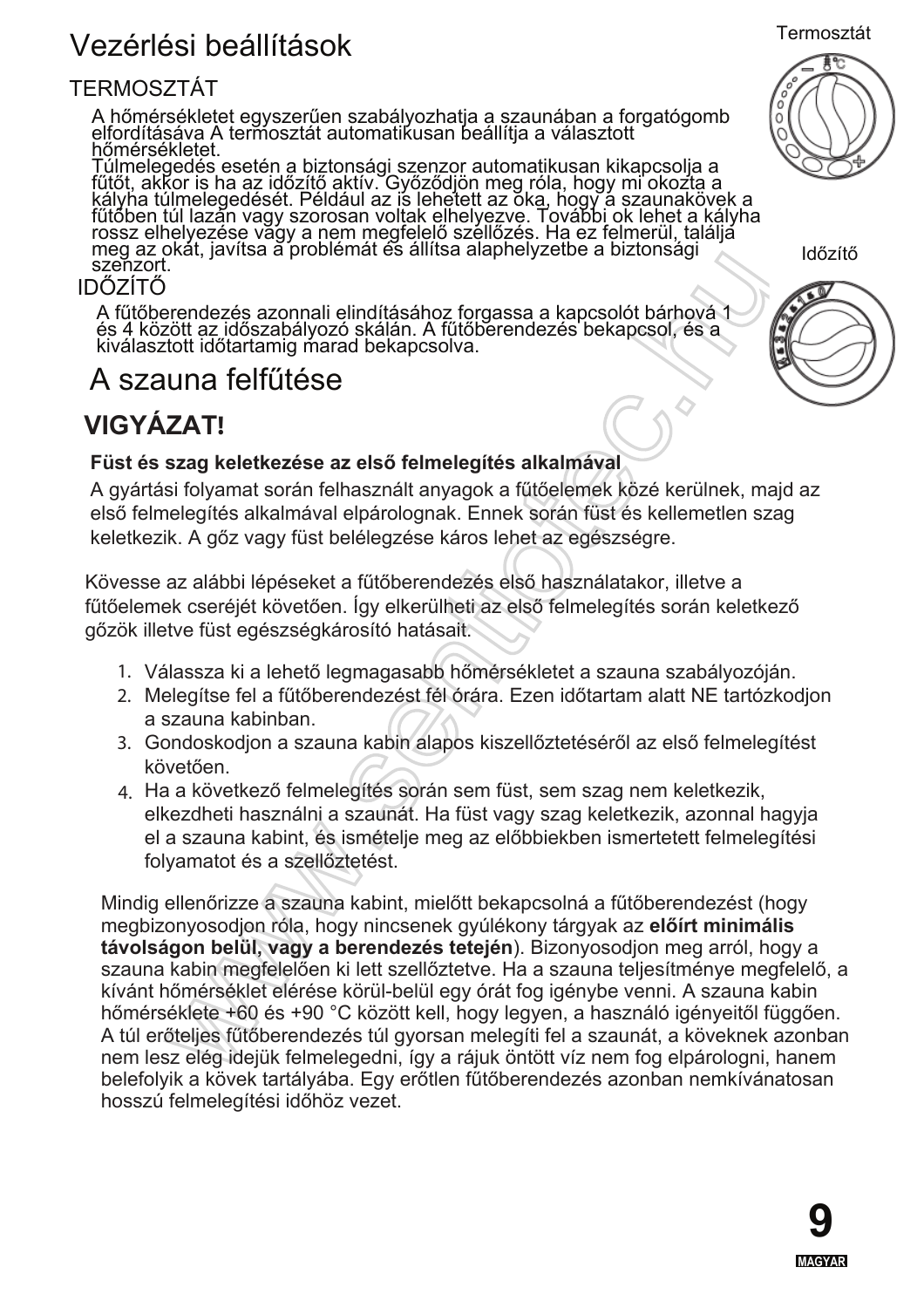## Szigetelés

A szauna falainak, plafonjának és ajtajának megfelelően szigeteltnek kell lenniük. Egy négyzetméter (m2) szigeteletlen felülét körül-belül 1,2m3-nyi terület fűtéséhez szükséges plušz energiát igényel a fűtőberendezéstől. Lásd a 8. ábrát.

Bizonyosodjon meg róla, hogy a szauna kabinban a nedvesség elleni szigetelés is megfelelő legyeň. Ennek céljă a nedvešség falszerkezetbe vagy más helyiségekbe való bešzivárgásának élkerülése. A nedvesség elleni szigételésnek a fal burkolata és a hőszigetĕlés között kell elhelyezkednie. A szauna falaihoz és plafonjához ajánlatos északi lucfenyőt használni.

A hőszigetelésnek és a nedvesség elleni szigetelésnek a következő sorrendben kell elhelyezkedniük, kívülről befelé haladva.

- 1. A hőszigetelés ajánlott minimális vastagsága a falakon 50 mm, a plafonon 100 mm.
- Pára ellen használhatóak karton- vagy alufólia-lemezek, amelyeket belülről kell a  $\mathcal{L}$
- szigetelő alufóliához hozzáerősíteni.
- 3. Hagyjon legalább 20 mm rést a levegőnek a pára elleni szigetelés és a fal burkolata között.
- 4. Hogy megakadályozza a nedvesség felgyűlését a fal burkolata mögött, hagyjon rést a falburkolat és a plafon között.

### Szellőztetés

A nyugtató szaunaélmény érdekében elengedhetetlen, hogy a forró és hideg leyegő megfelelő keveréke töltše meg a szauna kabint. A szellőztetés másik célja, hogy légmozgást generáljunk a fütőberendezés körül, és ă hőt eljuttassuk a szauna legtávolabbi részeibe iš. A ki- és bevezető szellőzőnyílások<sub>.</sub> elhelýezkedése á szauna kabin kialakĭtásának és a tulajdonos igényeinek függvényében változhat.

A befelé vezető szellőzőnyílás elhelyezhető a falon közvetlenül a fűtőberendezés alá (9A ábra). Ha gépi szellőzést alkalmazunk, a befelé vezető szellőzőnyílást helyezzük legalább 60 cm-rel a fűtőberendezés fölé (10B ábra), vagy a plafonra, szintén a berendézés fölé (9C ábra). Ezeknek az elhelyezkedéseknek köszönhetően a száunába fújt nehéz hideg levegő összekeveredik a fűtőberendezés könnyű, forró levegőjével, friss levegőt biztosítva a szauňázókňak. A befelé vezető szellőzőnyílás (ajánlótt) átmérője 5-10 cm kell, hogy legyen.

A kivezető szellőzőnyílást átlósan a befelé vezetővel szemben kell elhelyezni. Ajánlatos a kivezető szellőzőnyílást az emelvény alatt elhelyezni, a lehető legtávolabb a friss levegőt biztosító szellőzőnyílástól. Elhelyezhető a padló közelében, vagy elvezethető egy csövön keresztül a padlótól a plafonon vagy a (mosdóhoz vezető) ajtó alatt található szellőzőig. Ez utóbbi esetben a vágat a küszöbben légalább 5 centiméteres kéll, hogy legyen, és ajánlatós gépi szellőzést alkalmázni a mosdóban. A kivezető szellőzőnyílás mérete a befelé vezető méretének kétszerese legyen.

![](_page_9_Figure_13.jpeg)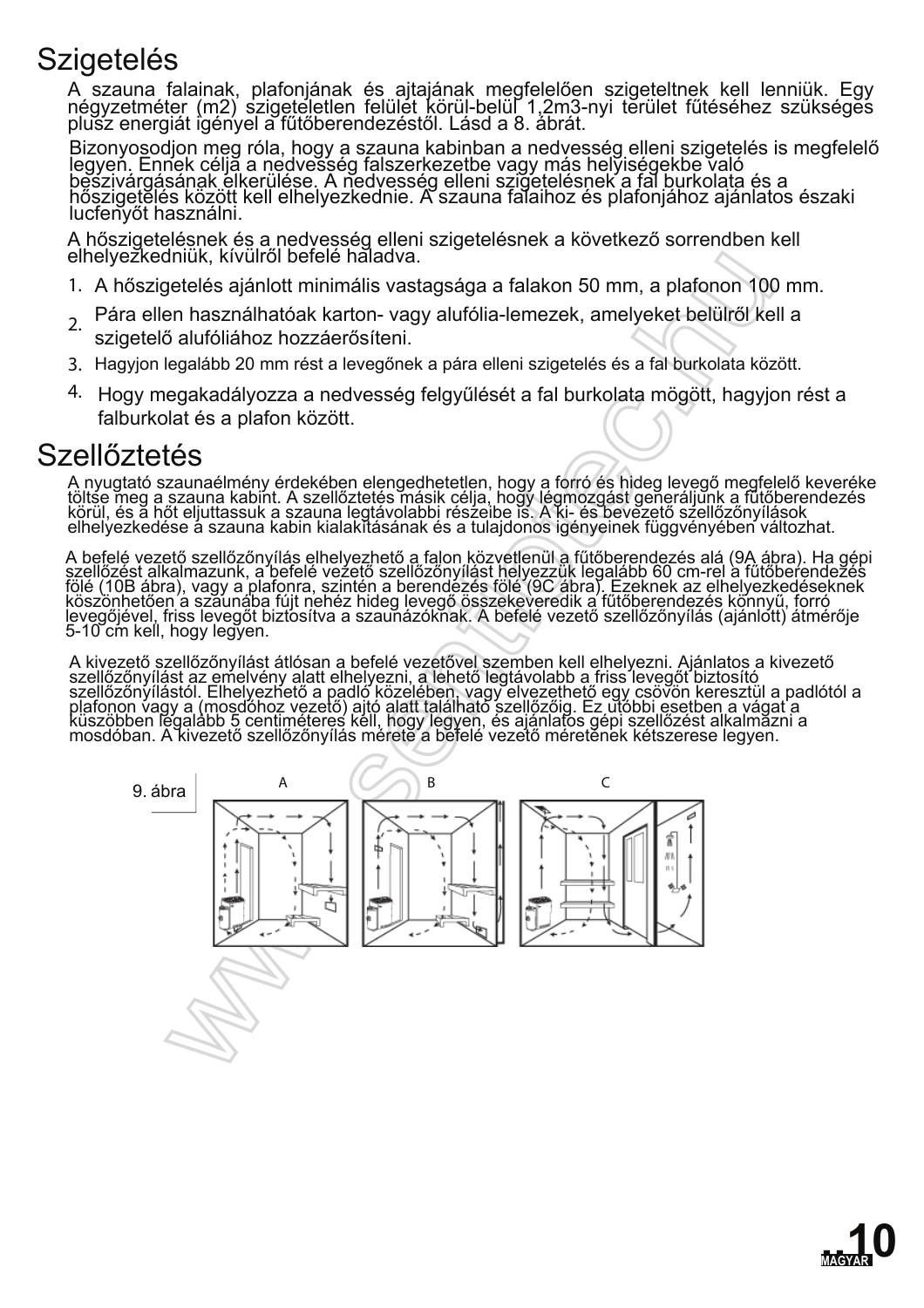## Hibás működés

A fűtőberendezést javítás céljából csak elektronikai szakember nyithatia fel. A nem megfelelő elektronikai csatlakozások áramütést vagy tüzet okozhatnak. Lásd az elektronikai diagramot a 6. ábrán.

Ha a fűtőberendezés nem működik, ellenőrizze a következőket:

- 1. Hogy a fűtőberendezés üzemelési időre van állítva, nem előzetes időzítésre..
- 2. Hogy az elektromos forrás, amelyhez a fűtőberendezés kapcsolódik, be van-e kapcsolva.
- 3. Hogy a fűtőberendezés biztosítékai nem sértetlenek-e.
- 4. Hogy a túlmelegedés elleni védőbeállítást visszaállították-e, amennyiben a fűtőberendezés korábban már túlmelegedett.

## A Mini fűtő pótalkatrészei

- 1. MN keret
- 2. MN Kőtartó
- 3. Fűtőelem
- 4. Névtábla (kicsi)
- 5. Fali tartóállvány (rövid)
- 6. MN középső visszatükröző lap 15. Elülső burkolat
- 7. Fűtőelem-tartó, tömítőqvűrűkkel
- 8. Időzítő forgatógomb
- 9. Időzítő visszajelző fény
- 10. Időzítő kapcsoló
- 11. Szenzor tartó
- 12. Termosztát
- 13. Termosztát visszaigazoló fény 22. Sorkapocs (kicsi)
- 14. Sorkapocs (közepes)
	-
- 16. Hőszabályzó forgatógomb 25. MN fogótálca-tartó
- 17. Szárnyas kábelcsipesz 26. MN fogótálca
- 18. Vezérlőegység-test
- 19. MN kábelcsatorna
- 20. MN kábel a különálló vezérlőegységhez 21. Kábeltartó
- 
- 23. MN huzalszett
- 24. Visszatükröző lap
- 
- 
- 
- 

![](_page_10_Figure_35.jpeg)

![](_page_10_Figure_36.jpeg)

![](_page_10_Figure_37.jpeg)

![](_page_10_Figure_38.jpeg)

(Nyílások)

![](_page_10_Picture_39.jpeg)

![](_page_10_Picture_40.jpeg)

![](_page_10_Figure_41.jpeg)

![](_page_10_Picture_42.jpeg)